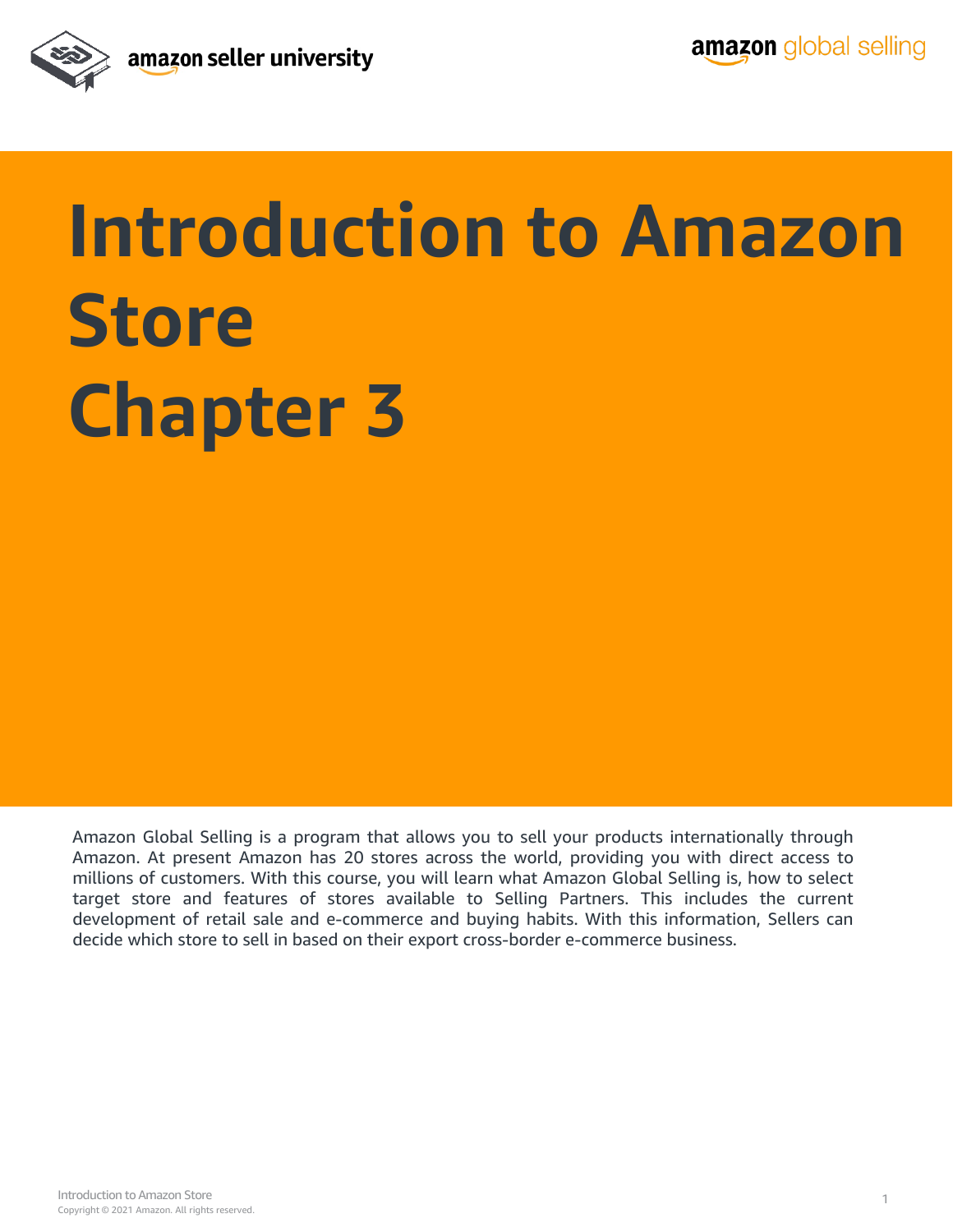## **Contents**

#### 3. [Introduction to North America Store](#page-2-0) 3.1 [Introduction to US Store](#page-3-0) 3.2 [Introduction to Canada Store](#page-7-0) 3.3 [Introduction to Mexico Store](#page-11-0) ………………...…...…....………….……..................… 3 …..…………....…...……...…...…..…………...……...… 4 ..…....…..…………...…………………………...… 8 …….…………...………………………………...… 12

There are nine chapters in this course. If you wish to learn about other chapters, please look for them under [Related Topics](#page-15-0).

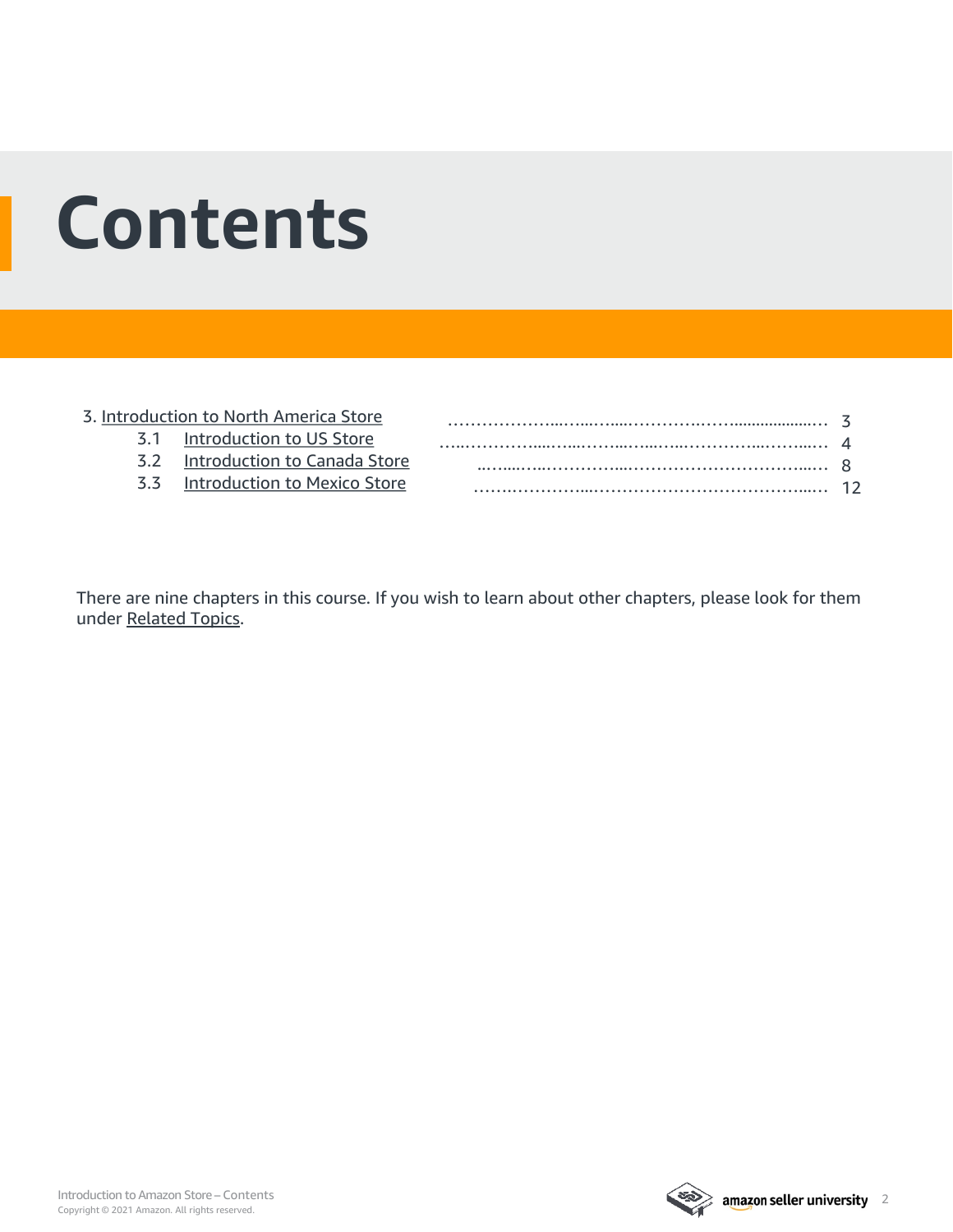# <span id="page-2-0"></span>**3. Introduction to North America Stores**

Amazon's North America Stores include 3 stores, namely the U.S., Canada and Mexico. Each of these three stores have significant traffic volume, Prime members and strong FBA services as well as diverse marketing resources. They are excellent stores for great products as long as opportunity allows.

- 3.1 [Introduction to US Store](#page-3-0)
- 3.2 [Introduction to Canada Store](#page-7-0)
- 3.3 [Introduction to Mexico Store](#page-11-0)

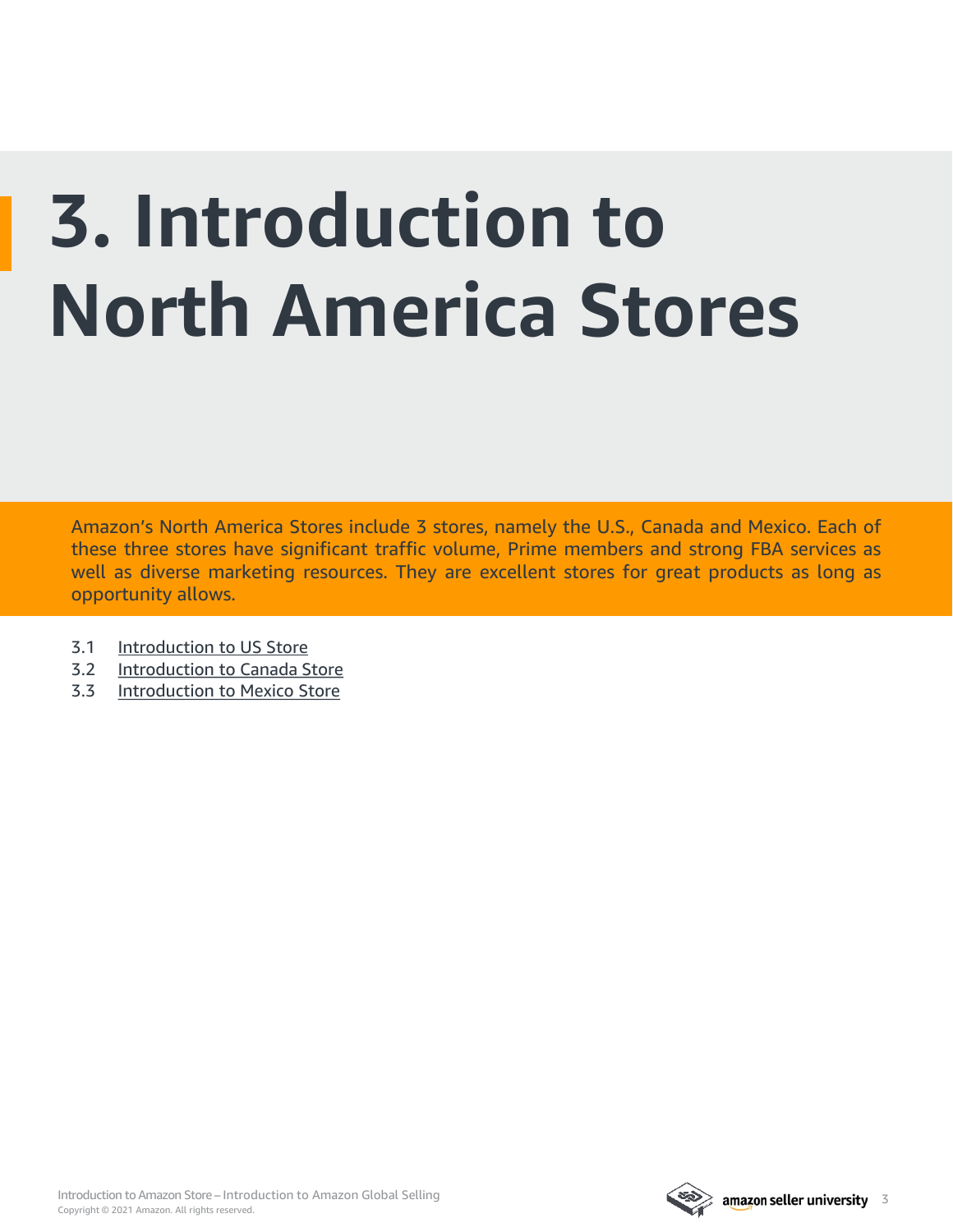## <span id="page-3-0"></span>**3.1 Introduction to US Store**

#### **Retail economy and e-commerce development in the U.S.**

The United States is an economic powerhouse. In 2018 its retail economy was a staggering \$6.03642 trillion, a year-on-year growth of 5%<sup>1</sup>, putting the U.S. first among developed countries. A growth rate of 5% might not sound high enough but given the scale of American retail economy, it is an extremely impressive figure.

The U.S. also has an enormous e-commerce economy, reaching \$586.92 billion in 2019, or a year-on-year growth of 14%, with an average growth rate of 13.1% during the past 5 years<sup>2</sup>, far exceeding the average growth rate of 3.7% for American retail economy during the same period<sup>3</sup>. It also constitutes 9.46% of total retail sales<sup>4</sup>. Judging by its scale and proportion of total retail sales, U.S. e-commerce is second only to that of China among major economies.



Sources (Foreign language only)

- 1. US [Department](https://new.qq.com/omn/20190513/20190513A0AW9E.html?pc) of Commerce, qq.com
- 2. eMarketer *Global [E-Commerce](https://www.sohu.com/a/325669193_100273032) Report 2019*, Sohu.com
- 3. [Thepaper.cn](https://baijiahao.baidu.com/s?id=1654064381492189026&wfr=spider&for=pc)
- 4. [News.startup-partner.com](http://news.startup-partner.com/news/12007.html)

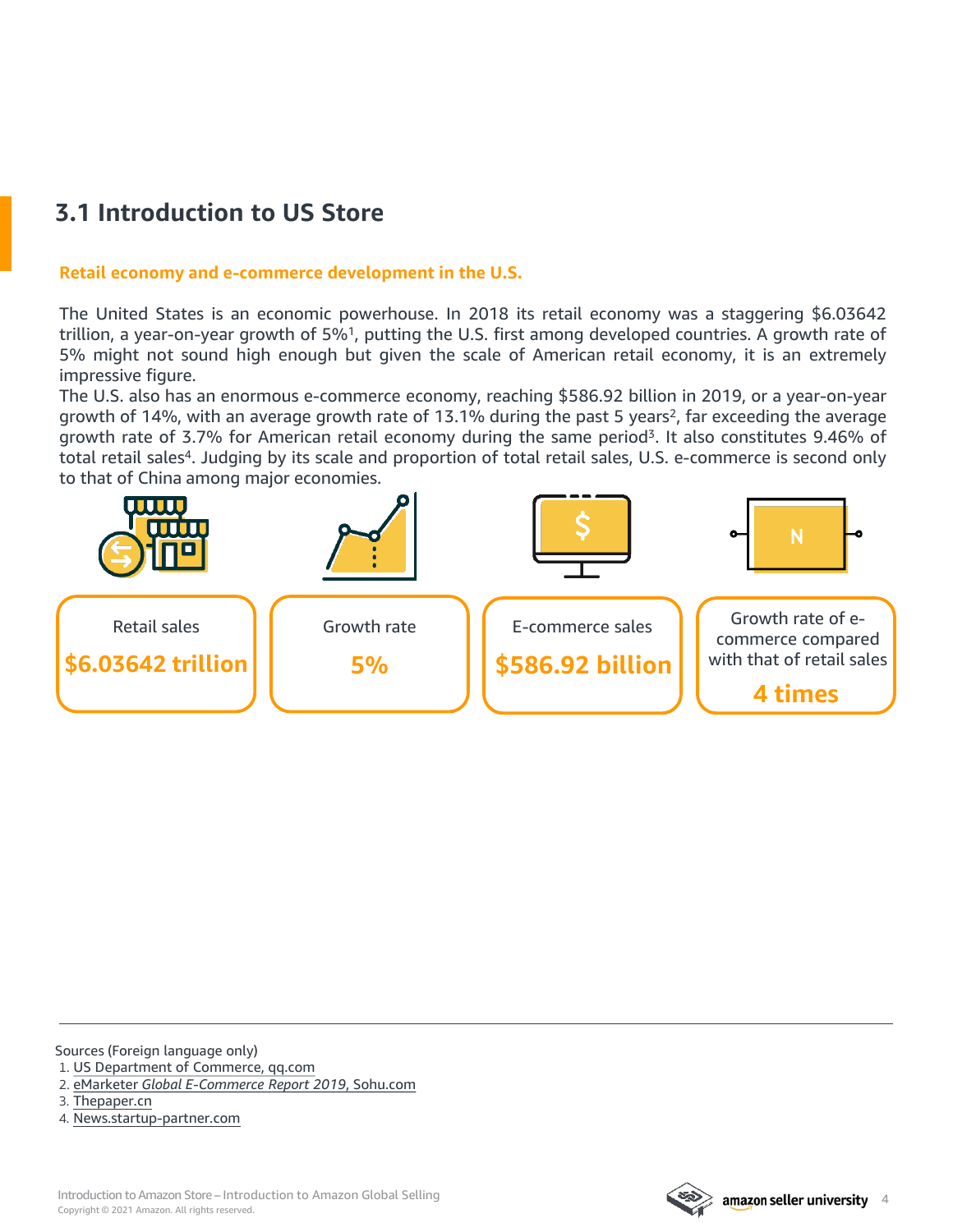#### **American Consumers**

The U.S. is the world's third largest nation in terms of land mass, covering both the tropics and the Arctic zone.

It also has the largest population among developed nations, being home to 328 million people in 20181. The nation boasts the highest birth rate among developed nations and so possesses the fastest population growth, with a highly diversified culture.



Sources (Foreign language only) 1. U.S. Census [Bureau](https://baijiahao.baidu.com/s?id=1654482195659872229&wfr=spider&for=pc)

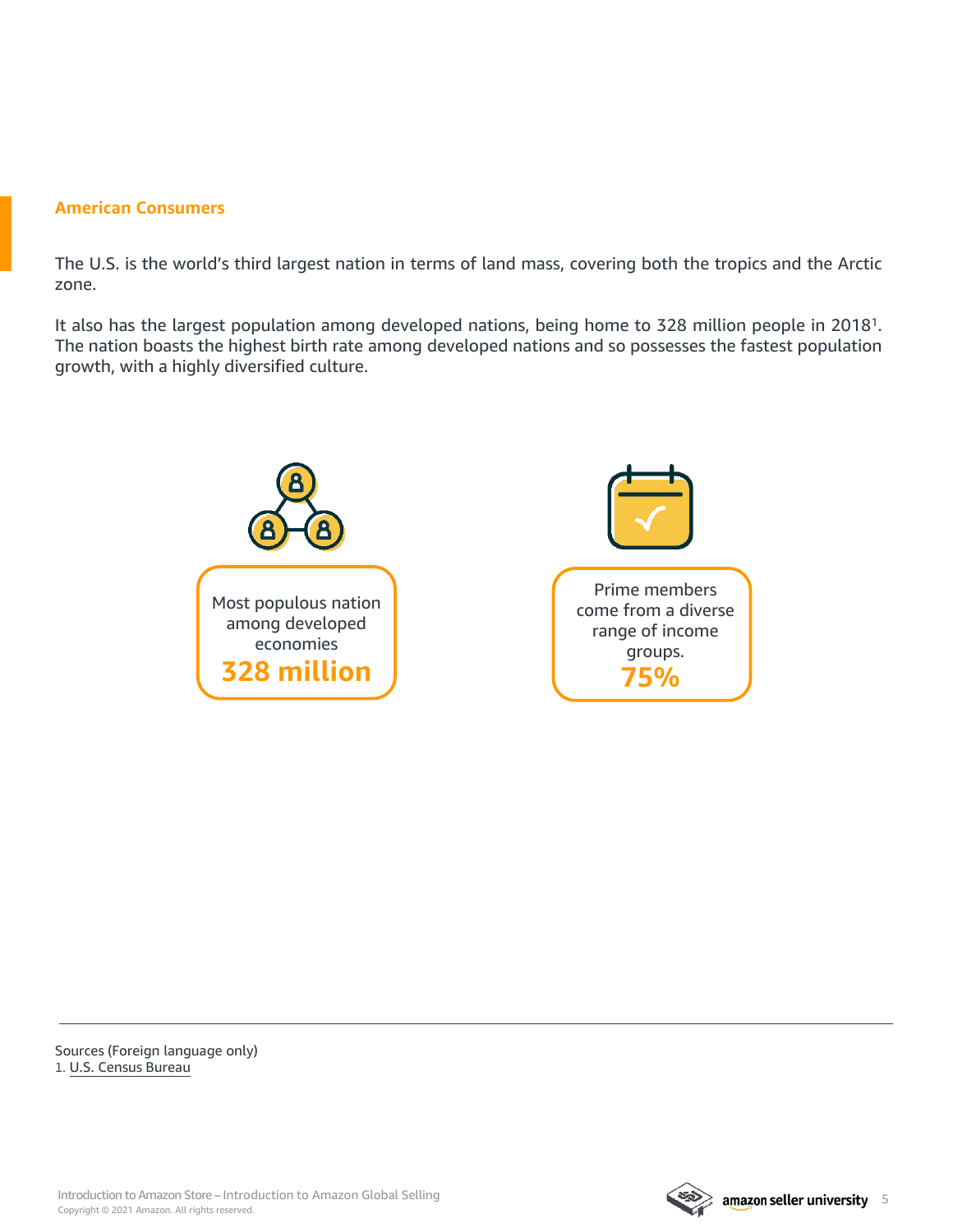Significant number of high-income population, diversified culture, clearly-defined seasons, e-commerce economy which is still growing rapidly, wide range of marketing services, an excellent place to sell popular products given the right opportunity. <sup>1</sup>



#### **Percentage of products imported into the U.S.**

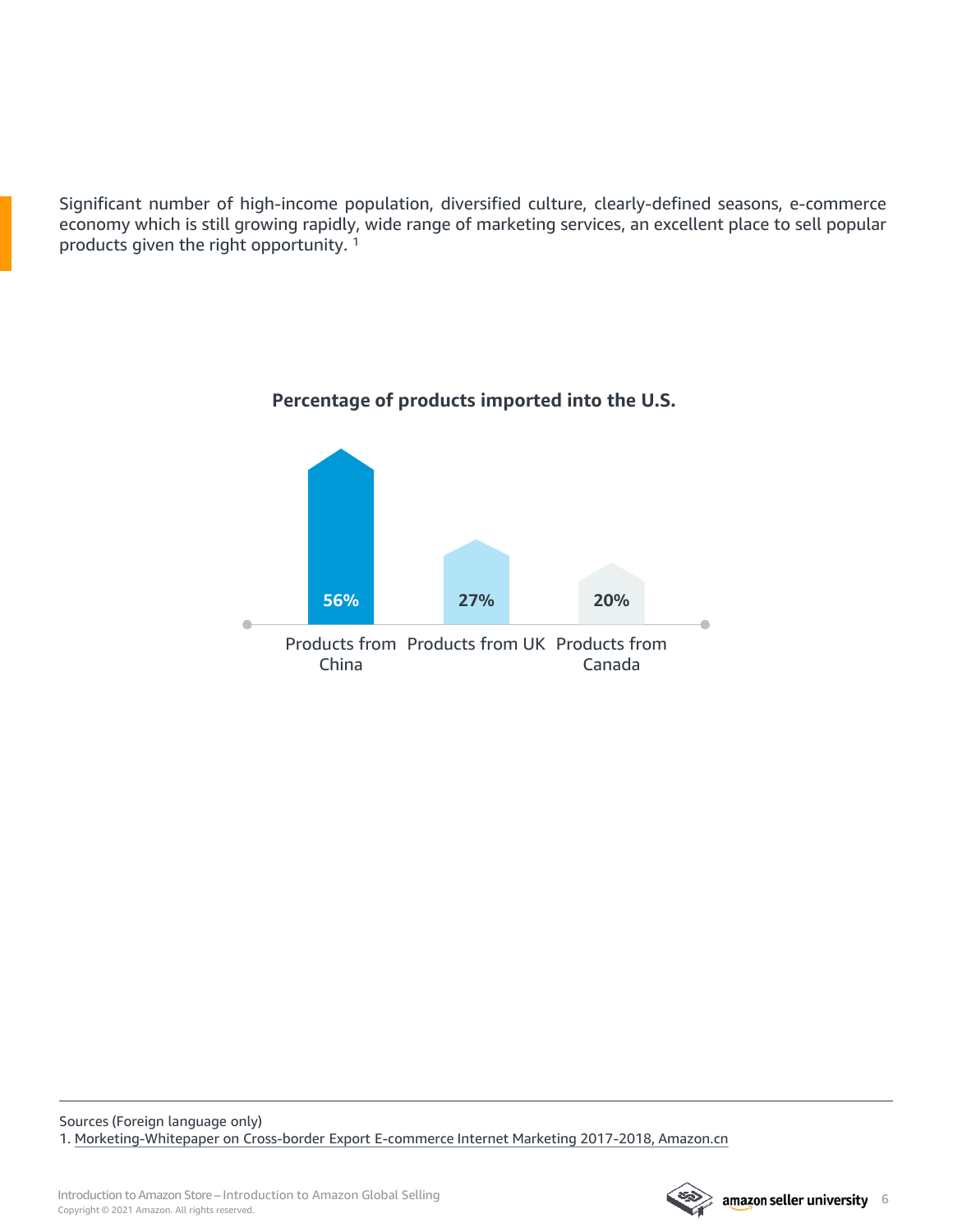#### **Amazon US' Product Policies**

**Type of products allowed to be sold:** [Click](https://sellercentral.amazon.com/gp/help/help.html?itemID=200332540&language=zh_CN&ref=efph_200332540_relt_1471&ref_=xx_swlang_head_help&mons_sel_locale=en_US&languageSwitched=1) here

**Restricted products:** [Click](https://sellercentral.amazon.com/gp/help/external/200332540?language=en_US) here



## **Summary on the U.S.**

- 1. Enormous economic scale, vibrant, stable growth
- 2. Highly-developed e-commerce, with Amazon being a leading destination for online shopping
- 3. Huge population, diversified culture, clearly-defined seasons, diversified needs

Sources (Foreign language only) 1. [Morketing-Whitepaper](https://gs.amazon.cn/north-america.html) on Cross-border Export E-commerce Internet Marketing 2017-2018, Amazon.cn

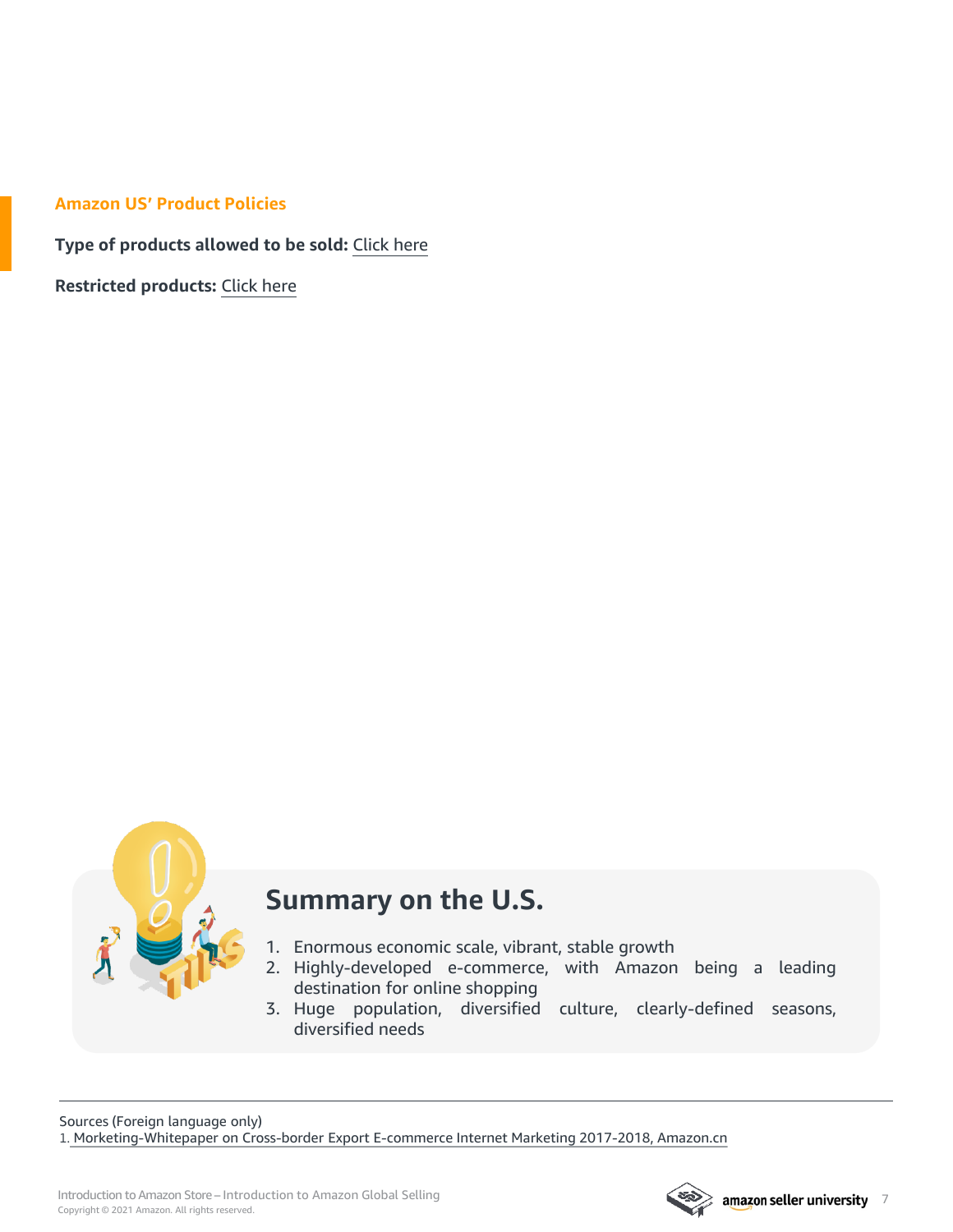## <span id="page-7-0"></span>**3.2 Introduction to Canada Store**

#### **Retail economy and e-commerce development in Canada**

Canada has population of 37 million people<sup>1</sup>, and in 2018 there were 26.80 million e-commerce users. This is projected to grow and reach 28.30 million in 2022<sup>2</sup>. In 2018 total e-commerce sales were around \$24 billion, with per capita e-commerce spending per year being \$897.75<sup>3</sup>.

Compared with nations like the U.S. and China where e-commerce is relatively mature, there is a high percentage of the population in Canada that engages in online shopping but the scale of e-commerce sales is still relatively low as a proportion of total retail sales. Likewise, per capita e-commerce purchases compared with that in other developed nations is low. Therefore, there is significant room for growth for export cross-border e-commerce enterprises.



Sources (Foreign language only)

1. Statistics Canada, [Sohu.com](https://www.sohu.com/a/306704703_100299986)

2. Statista, [Ebrun.com](http://www.ebrun.com/20180904/295633.shtml)

3. Statista, [Ebrun.com](http://www.ebrun.com/20180904/295633.shtml%0d)

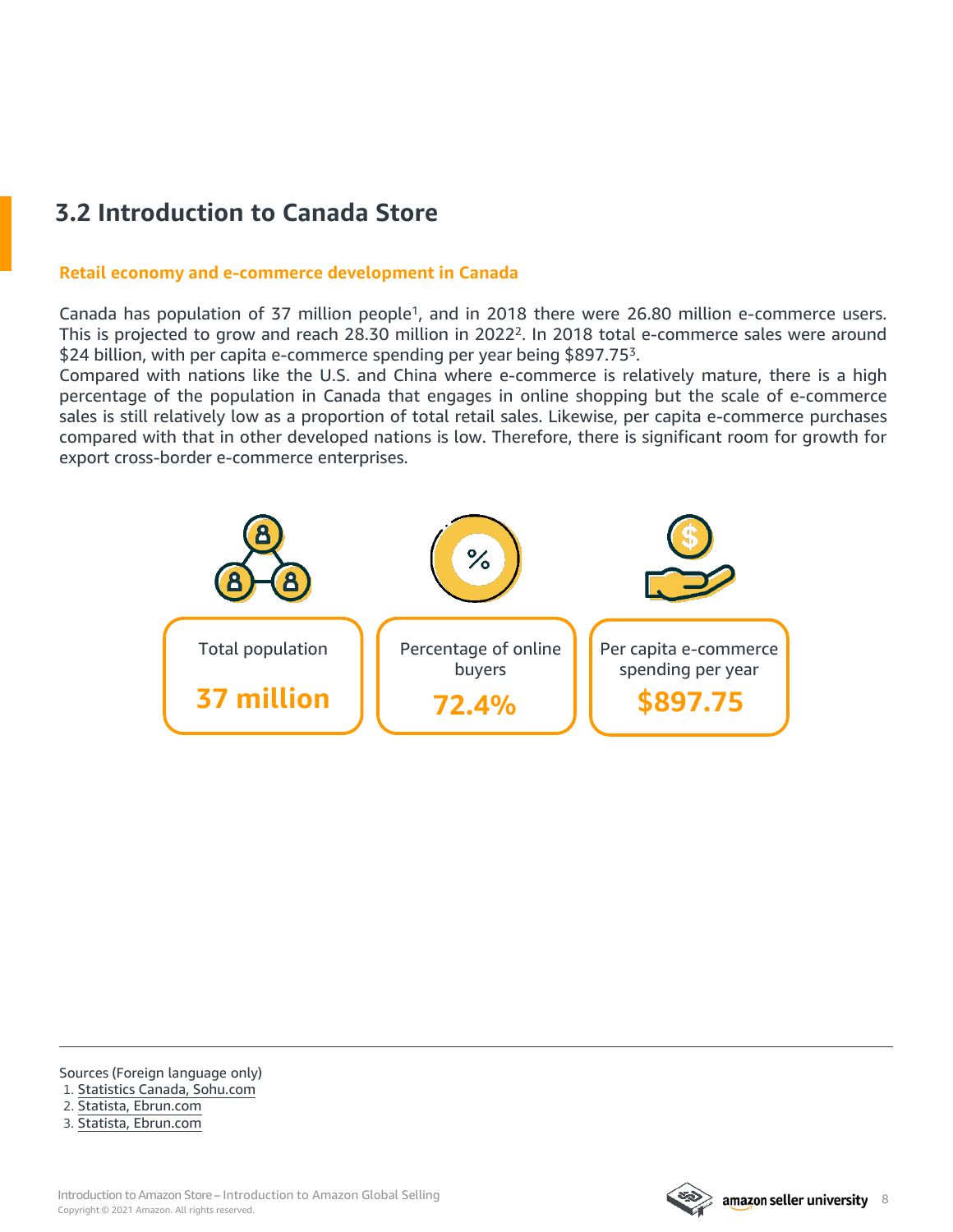#### **Canadian Consumers**

Canada is very similar to the U.S. in terms of culture, geographical location and degree of economic and social development, and Canadian consumers' selection of products, language, seasonal demand and logistics are very close to those in Amazon.com. This makes opening shop in Canadian store (Amazon.ca) simple, fast and barrier-free, and an outstanding growth opportunity.

In Canada, even the older age groups, i.e., 45-54 years and those above 55 years of age are regular Internet users. One must not overlook the fact that those over 60 years of age was the fastest-growing consumer group in Canada. They are known as 'silver consumers'. The average age in Canada is 40.7, higher than that in other countries globally.<sup>1</sup>

At present Amazon is the largest and fastest-growing online retailer in Canada. Their total browsing duration of visitors is 505 million minutes<sup>2</sup>. This is significant traffic and is still growing rapidly. In fact its growth rate is more than twice that of Amazon.com in the U.S.



A slight difference between Canada and the U.S. is that Canada has a large geographical territory but sparse population. As such Canadian consumers are more concerned with delivery experience and aftersales service. Thus, Sellers which use Amazon's FBA service can enhance the level of satisfaction by Canadian consumers in both aspects. According to statistics, conversion rate for products with Prime SLA (FBA inventory) is higher than that in U.S. by close to 80%.

In addition despite there being French-speaking users in Canada, Sellers need not to worry as they can present product information in English, and Amazon's translation tool will automatically create French web page.

Sources (Foreign language only)

1. Statista, [Cifnews.com](https://www.cifnews.com/article/38140?origin=tag_canada_amazon)

2. Alexa.com site info, May 2018, [Amazon.cn](https://gs.amazon.cn/north-america.html)

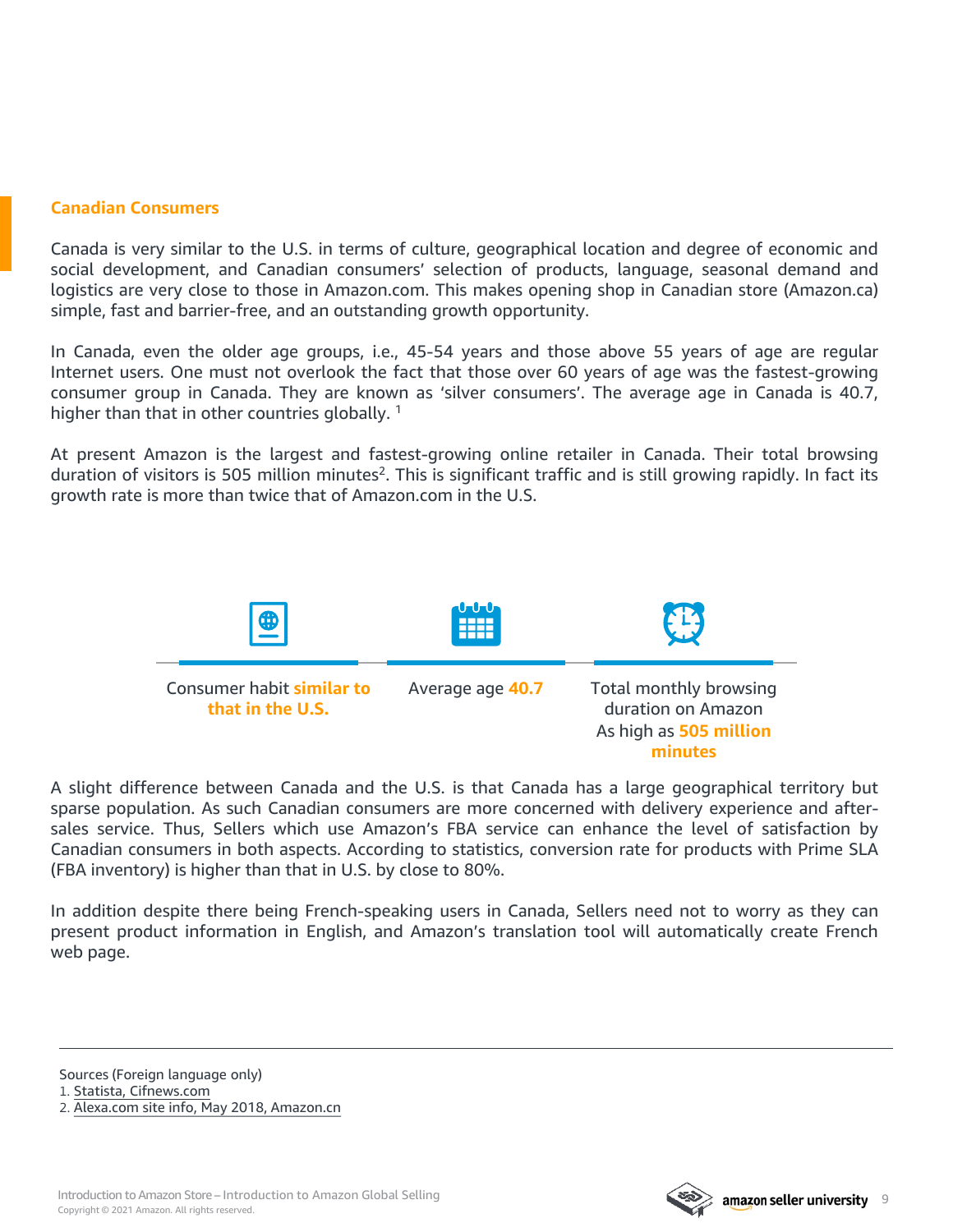The most popular online shopping category in Canada is 'fashion', generating sales of about \$7.07 billion. It is followed by 'electronics and media', which generates sales of \$6.36 billion. This is expected to remain so by 2022, with sales under 'fashion' reaching \$10.14 billion, and sales under 'electronics and media' reaching \$7.61 billion. <sup>1</sup>

Survey shows that 83% of Canadian consumers will purchase products from international retailers. They are highly receptive towards cross-border shopping. Data on imports into Canada in 2017 show that the United States was ranked number one (total imports of \$207 billion), followed by China (\$46.7 billion) and Mexico, Germany and Japan respectively.<sup>2</sup>



#### **Top 5 countries exporting to Canada in 2017**

Canadian consumers are also highly environmentally conscious. For example, they have no qualms about buying natural, organic food if given the opportunity.<sup>3</sup>

Sources (Foreign language only) 1/2/3. Statista, [Cifnews.com](https://www.cifnews.com/article/38140?origin=tag_canada_amazon)

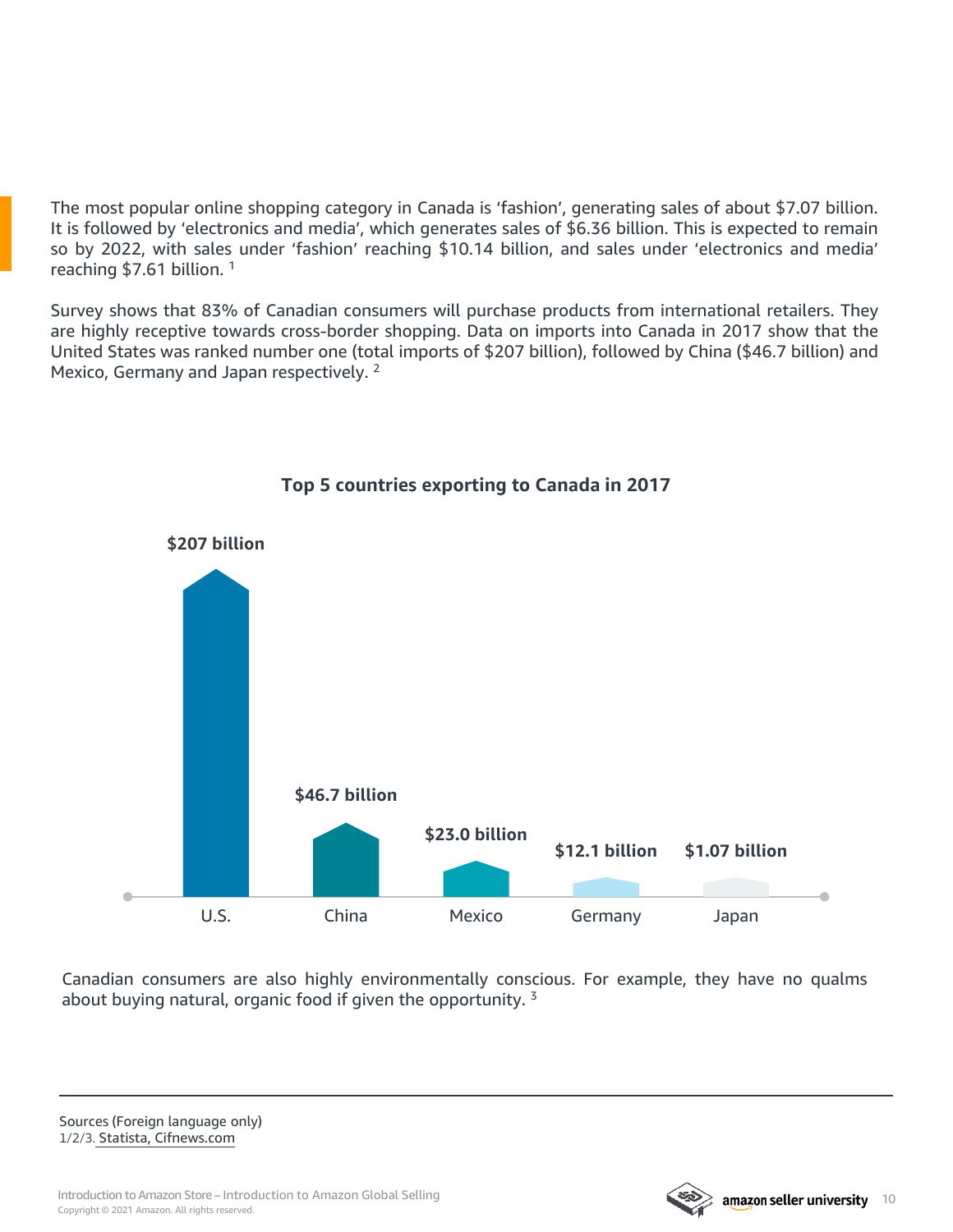#### **Amazon Canada's Product Policies**

**Restricted products:** [Click](https://sellercentral.amazon.ca/gp/help/external/200164330?language=en_CA) here



### **Summary on Canada**

1. Economically developed. Compared with other nations with welldeveloped e-commerce sectors, Canada's e-commerce sector has significant room for growth.

2. Geographically close to the U.S., with similar consumer habits, thereby significantly reduce operational difficulties.

3. Huge geographical territory with sparse population means higher requirements for logistics service.

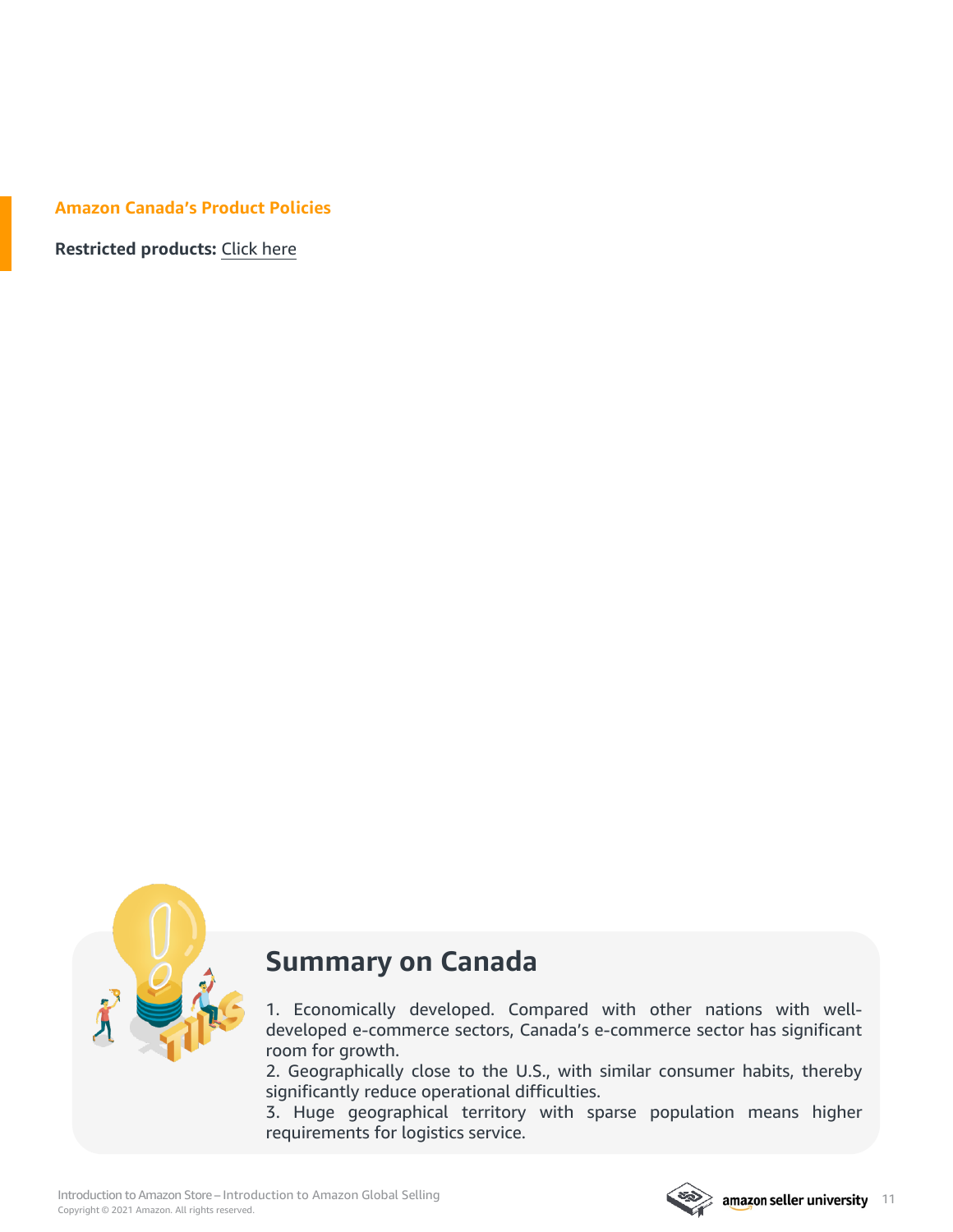## <span id="page-11-0"></span>**3.3 Introduction to Mexico Store**

#### **Retail economy and e-commerce development in Mexico**

Latin America is a region with the greatest growth potential, and among the North America Stores Mexico is the fastest-growing economy. Mexico is also the second largest economy in Latin America<sup>1</sup>.

As a rapidly-developing economy, Mexico enjoys bustling foreign trade. In 2018 its trade volume was a historical high of \$915.2 billion, a year-on-year growth of 10.3%. Import trade was \$464.28 billion, a growth of 10.4%. Mexico's main trading partner is the United States, followed by China. In 2018 Mexico imported \$83.5 billion worth of goods from China. It was a growth rate of 12.6%, and constituted 18.0% of total trade. <sup>2</sup>



Sources (Foreign language only) 1. Economic [Commission](https://www.sohu.com/a/297542493_761161) for Latin America and the Caribbean of UN, Sohu.com 2. Mexico Economy Secreariat, [Cifnews.com](http://m.cifnews.com/article/48763)

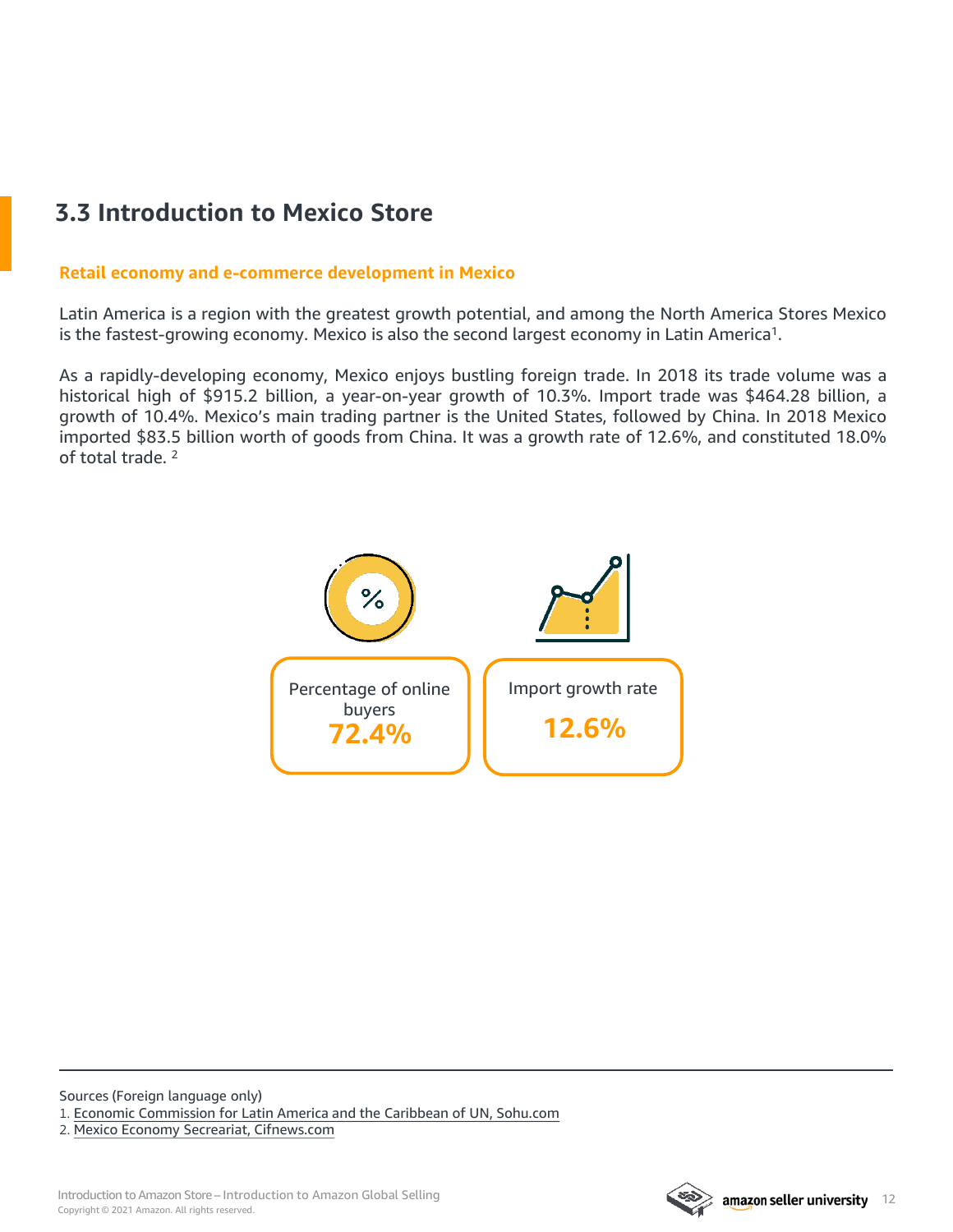Poorly-developed light industry in Latin America means there are relatively fewer products for selection. As a result many consumers take to online shopping. As Mexico's economy develops rapidly, so does its ecommerce sector. Notwithstanding this, at present e-commerce revenue makes up only 3.1% of total retail sales in Mexico. In the next few years Mexico's e-commerce is projected to grow annually by around 25%. This means significant room for growth. <sup>1</sup>



Amazon opened a store in Mexico in 2015. In a few short years Amazon has become the largest player and one of the fastest-growing e-commerce companies in Mexico. Amazon is currently the website of first choice for online Sellers, and the e-commerce website with the largest traffic in Mexico<sup>2</sup>, with more than 11.50 million unique visitors monthly<sup>3</sup>. Compared to other countries in which Amazon has a presence, Amazon Mexico is relatively young and is growing rapidly.



Selling Partners will have significant growth opportunity here. All the tools that can be used in the U.S. Store can also be used in Mexico Store. Other similarities with Amazon.com include categories of popularity, operations and logistics as well as shopping trends. Many Selling Partners - in particular brand owners - will likely experience rapid growth in view of their unique product-selection capability.

Sources (Foreign language only)

- 1. <http://asociaciondeinternet.org.mx>
- 2. ComScore MyMetrix Feb., 2019, Multiplatform



<sup>3.</sup> ComScore MyMetrix Feb., 2019, Multiplatform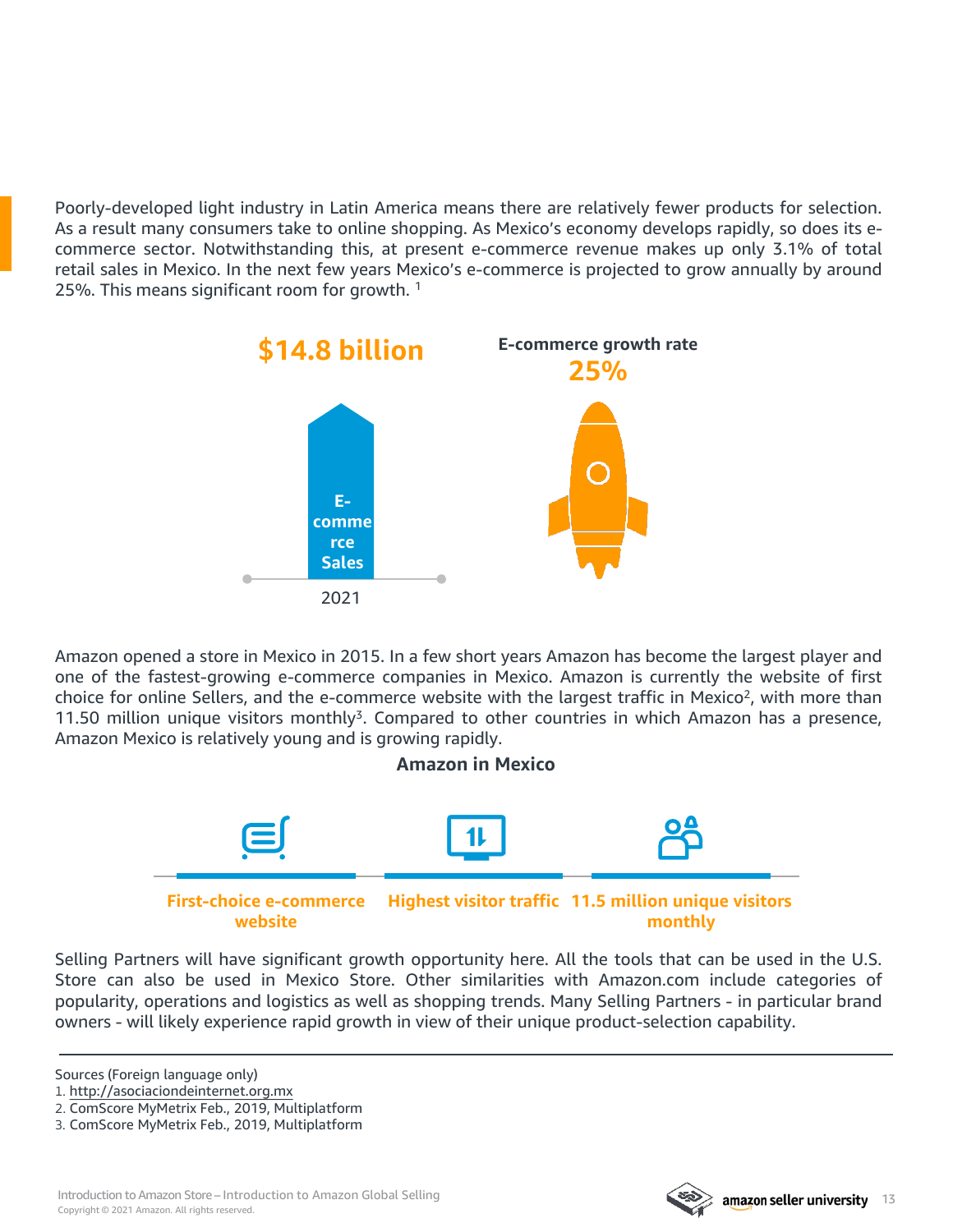#### **Mexican Consumers**

With a population of 130 million, Mexico is ranked 11th as the world's most populous nations. It is also the world's most populous Spanish-speaking nation, and is the second largest nation in Latin America, with a population that exceeds the combined population of Australia, Spain and Italy. Despite rapid decline in the growth rate of its population, Mexico's total population is still growing. Furthermore the average age in Mexico is 30 years. As such it is a very young nation.



There are 79 million Internet users in Mexico, constituting 61.7% of the nation's total population. The Internet penetration rate is far lower than the U.S. and Canada in the North America Stores. Of this, more than 50% of the Internet users will carry out online shopping, and the purchasing rate of mobile phone users is more than three times that of PC users<sup>1</sup>. In addition, the majority of consumers making online purchase are young people aged between 18 and 342. Mexico's Internet shoppers will continue to increase as the country's economy grows. This will prove to be fresh impetus for e-commerce businesses.

By reason of its geographical proximity, Mexican demand for seasonal products is very similar to that of the U.S. In addition, given the United State's enormous influence in North America, demand in Mexico for popular products is also extremely similar to that in the U.S. Mexican shoppers prefer product descriptions in the Spanish language.

Having a thorough understanding of local demand is crucial. For example, low-end consumer goods in Mexico are relatively expensive.

As the national economy is not yet fully developed, Mexican consumers tend to pay greater attention to items that are value-for-money. In addition, Mexican consumers have very strong propensity for overconsumption and installment payment. They tend to prefer installment payment for items that deem costly.

Sources (Foreign language only) 1/2. [Research](http://asociaciondeinternet.org.mx) on Internet users' habits in Mexico

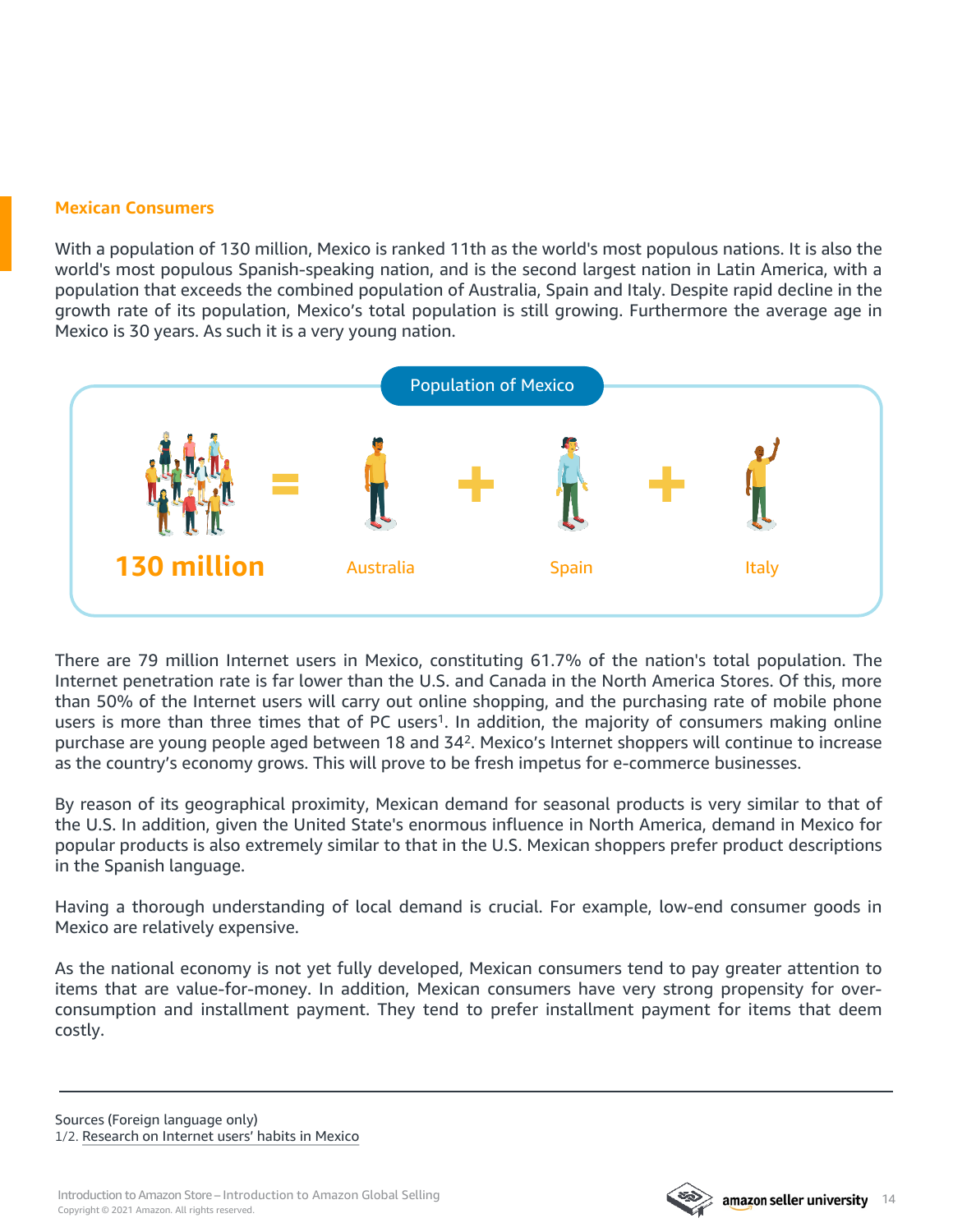#### **Amazon Mexico's Product Policies**

**Products allowed for sale:** [Click](https://vender.amazon.com.mx/vender.html?ref_=asmx_soa_rd&#product-categories) here



### **Summary on Mexico**

- 1. Mexico's economy is not as big as that of the U.S. and Canada but is growing at a rapid rate. As such there is great potential for e-commerce businesses.
- 2. Shopping for seasonal products and popular products is similar to that in the U.S.
- 3. The nation has a large and young population which likes to try new things while also preferring value-for-money.